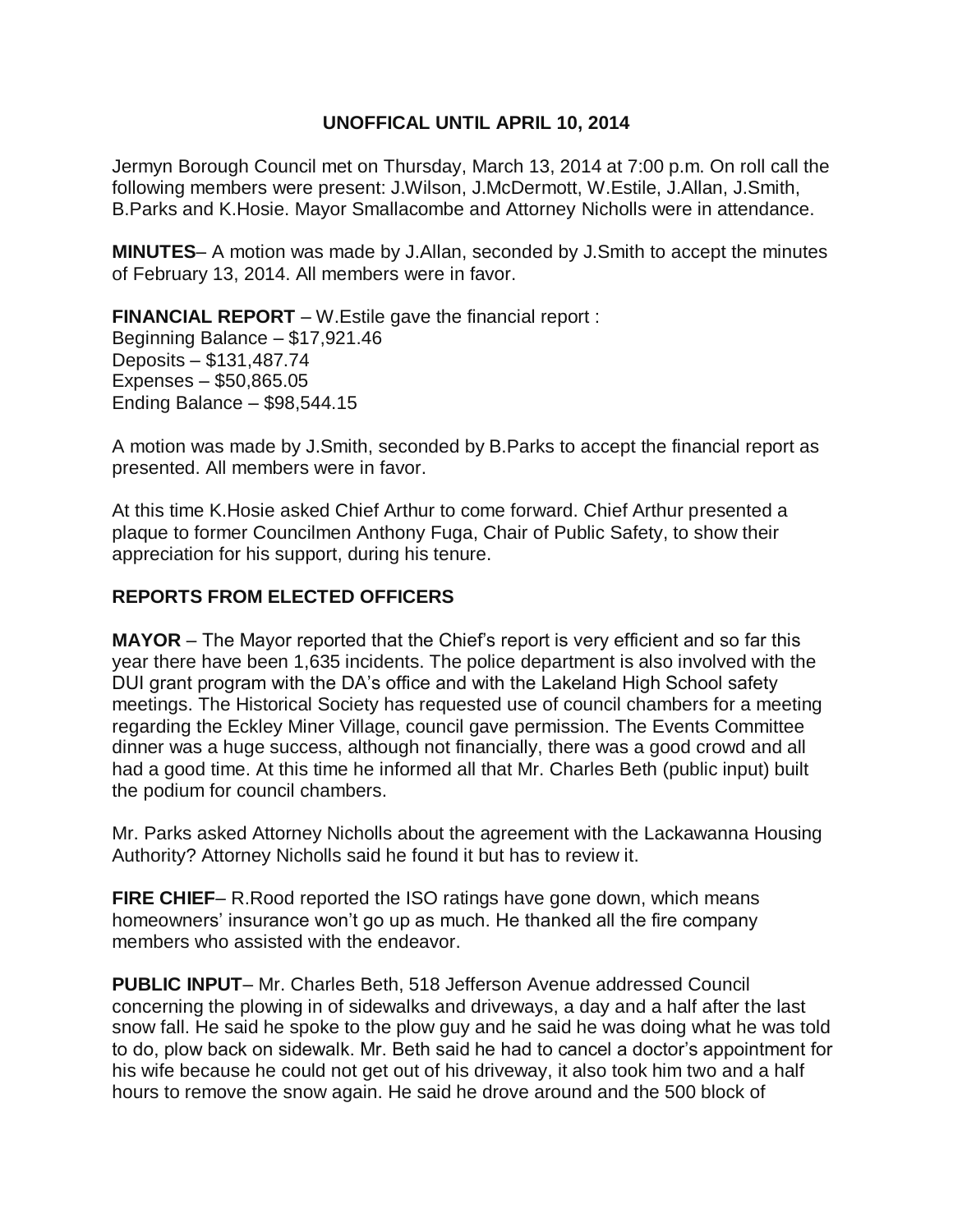Jefferson was not one of the streets with a problem, it is 38 feet wide? Mr. Beth said there needs to be a policy for informing residents, he does not have a computer. K.Hosie said that council is trying to address the issue for the elderly. She explained council does not want to go back to the old way, from November to April, because people complain, don't know what the answer is?

Mr. Parks asked where is the snow supposed to go during a storm? He said there is a serious problem in the 700 block of Jefferson and the 600 block of Madison. He asked that residents use common sense when it's snowing move your car. He said he parks on his grass. Mr. Beth said that people put the snow in the road. Mr. Parks said if you see anyone putting snow in the road to call the police, it is against the law. Mr. Parks said we are working on the Alternate Parking Ordinance.

Fire Chief R.Rood said there are two spots in town the 600 block of Madison Avenue you could not have gotten an emergency vehicle through and there is a daycare there with thirty or forty children. The 700 block of Jefferson Avenue is another trouble spot. Mr.Rood said the snow needs to be pushed back during the first snow. Mrs. Hosie said when it mattered, they didn't plow back to where they are suppose to.

**FINANCE** – Mr. Estile reported invoices in the amount of \$3,371.50. A motion was made by J.Mcdermott, seconded by B.Parks to approve the invoices in the amount of \$3,371.50. All members were in favor.

**PUBLIC WORKS** – Mr. Parks mentioned a meeting of the Public Works Committee in the future.

**PUBLIC SAFETY** – Mr. Smith said he plans on having a Public Safety Committee next week with the Chief.

**RECREATION** – J.Allan reported that the Lakeland Youth Basketball Association was completed. He said a great job was done by all and they will be returning next November. He said the gym is currently being used on Wednesday, Friday and Saturday by a men's group. Mr. Parks asked if there will be hitting in the gym? Mr. Fuga said no it will be pitchers and catchers, try outs. Mr. Smallacombe suggested rubber balls not hard balls. Mr.Fuga said he may have mats in his garage for the gym floor. Mr. Allan said the grant for the gym will include playground equipment and the gym floor. Mrs. Hosie asked that we find out the correct cleaner to use on the gym floor. J.Smith suggested including a floor covering. Mr.Allan said he is already working on it.

### **NEW BUSINESS** –

### **CDBG APPLICATION**

**RESOLUTION FOR CDBG APPLICATION** – A motion was made by B.Parks seconded by W.Estile to pass a resolution to submit an application to Lackawanna County CDBG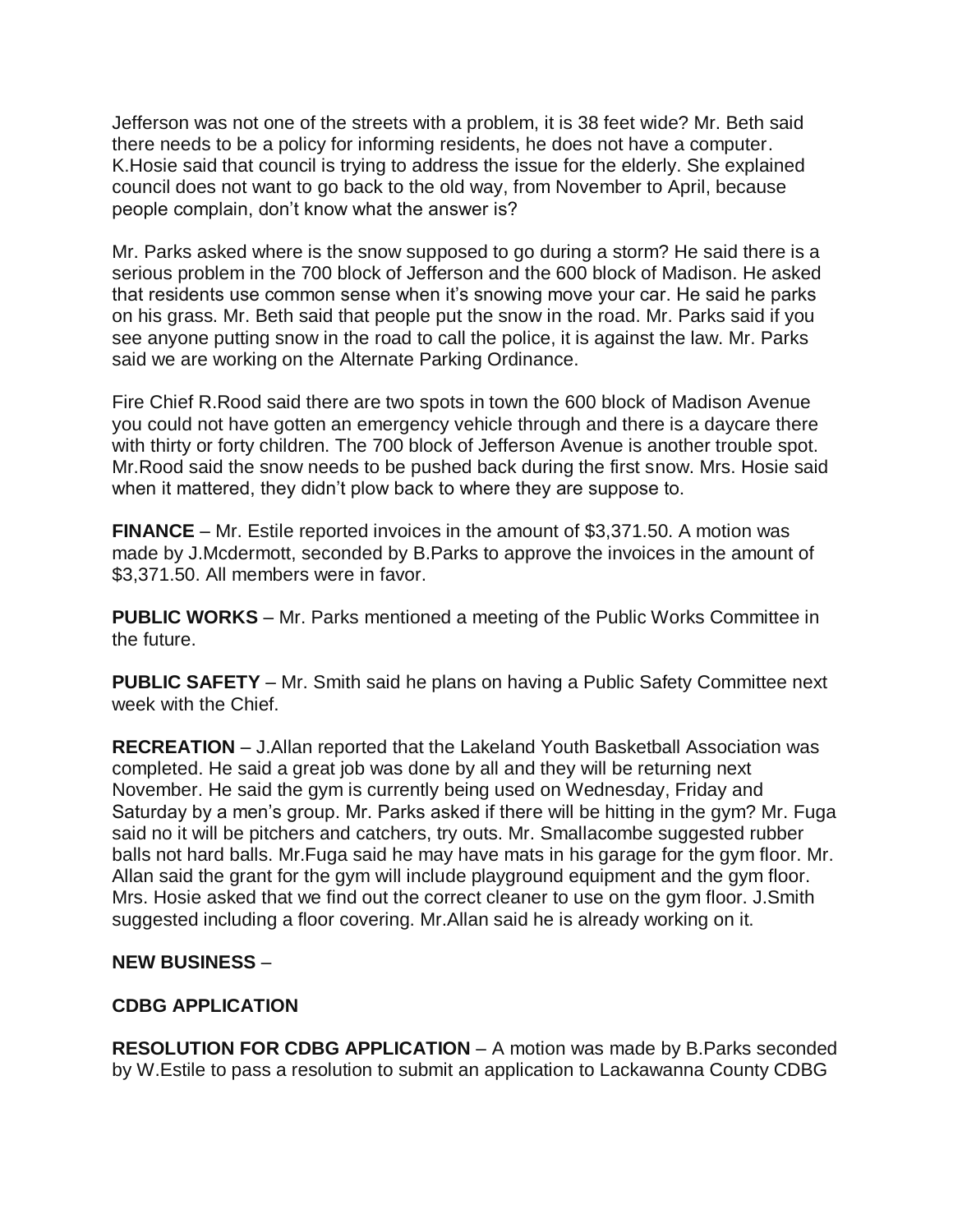for the paving of Henry Drive and the 700 block of Madison Avenue. All members were in favor.

**MARK COONS SCHOLARSHIP** – A motion was made by J.Smith seconded by J.Allan to donate \$100.00 to the Mark Coons Scholarship. All members were in favor.

**ELECTRONIC RECYCLING PICKUP** – A motion was made by B.Parks, seconded by J.Wilson to have an electronic recycling day on April 26 from 8:00 a.m. to 12:00 noon, at the borough garage. All members were in favor.

**RECYCLING TRUCK BID** – Only one bid was received from Archbald Borough, at \$10,001.00. K.Hosie asked that the matter be discussed. J.Wilson asked wasn't the opening price at \$22,500.00? Mr. Parks said that was a starting point, we will never get that. J.Wilson asked do we have to sell it immediately? B.Parks said we don't want it setting around. W.Estile suggested breaking the truck up, taking the body off the chassis, perhaps make it into a dump truck. Mr.Fuga said it would plow snow.

**REJECTION OF RECYCLING TRUCK BID** –A motion was made by J.Wilson, seconded by W.Estile to refuse the bid submitted by Archbald Borough for the recycling truck at \$10,001.00. All members were in favor.

# **RE-ADVERTISE BIDS FOR RECYCLING TRUCK**

A motion was made by J.Wilson, seconded by J.McDermott to re-advertise in the Scranton Times and look into options with the help of Lackawanna Auction. All members were in favor.

### **RE-APPOINT ACTING CHIEF WILLAIM ARTHUR**

A motion was made by J.McDermott, seconded by J.Smith to re-appoint William Arthur as Acting Chief until next meeting or Daniel Zellers returns. All members were in favor.

**HERITAGE BIKE TOUR** – A motion was made by J.Wilson, seconded by J.Allan to approve the letter for the Heritage Bike Tour to come thorough Jermyn on June 14. All members were in favor.

**COMMUNICATIONS** – Lcab Dinner, March 20 , please notify secretary.

Attorney Nicholls asked Chief Arthur to look into training or assistance to school crossing guards, the Chief will look into it.

Mr. Allan took this time to inform council that the fire company recognized 5 members: Thomas Usher – 68 years of service

D.Stephens – 58 years of service

C. Battenberg – 58 years of service

D.Rosemergy – 58 years of service

K.Morcom – 51 years of service